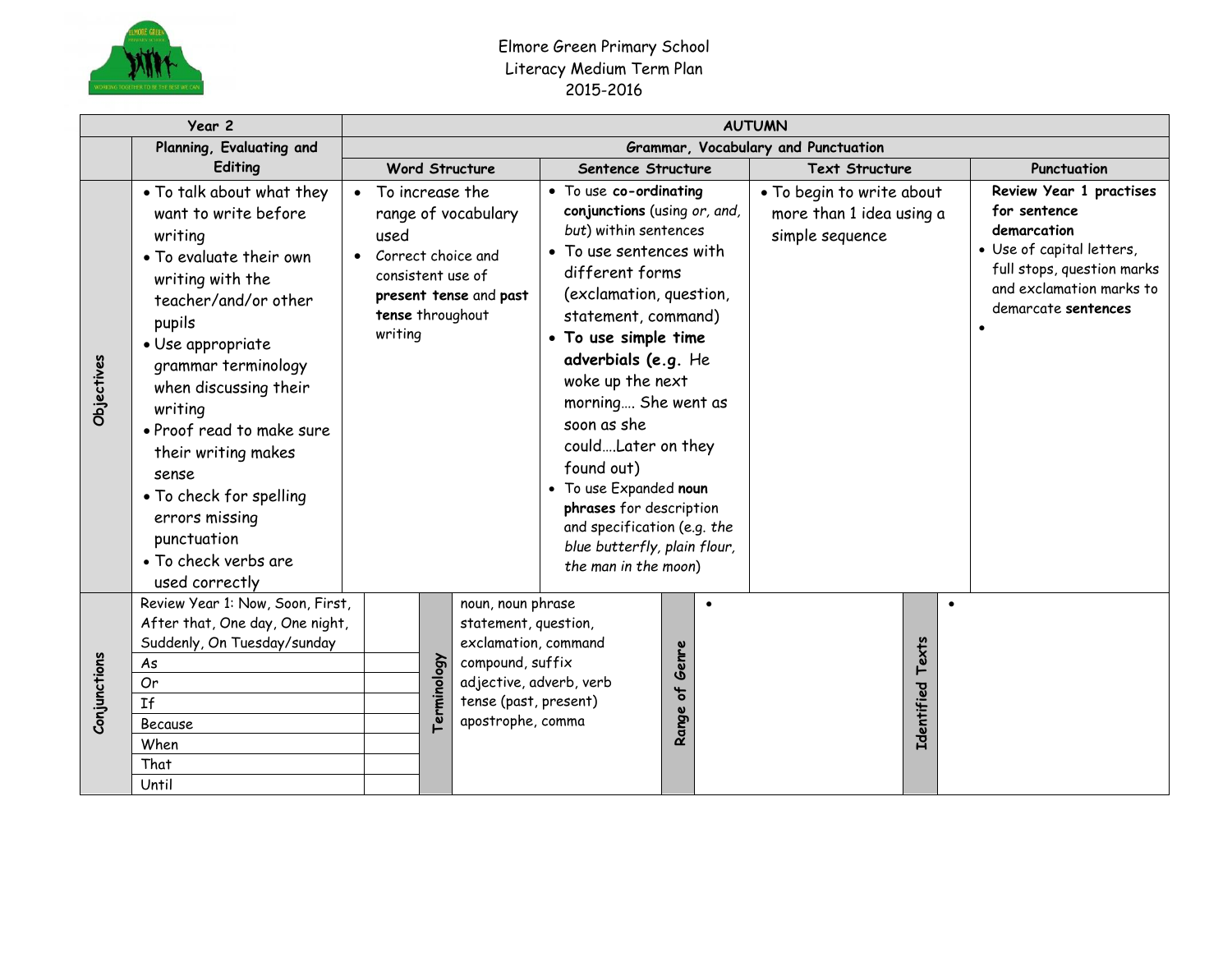

## Elmore Green Primary School Literacy Medium Term Plan 2015-2016

|              | Planning, Evaluating and<br>Editing<br>. To talk about what they                                                                                                                                                                                                                                                                                                    |                                                                                                                                     |                                     |             |                                                            | <b>SPRING</b>                                                                                                                                                                                                                                                                                               |           |                                                                                             |                                                                                                                                                       |  |  |  |  |  |
|--------------|---------------------------------------------------------------------------------------------------------------------------------------------------------------------------------------------------------------------------------------------------------------------------------------------------------------------------------------------------------------------|-------------------------------------------------------------------------------------------------------------------------------------|-------------------------------------|-------------|------------------------------------------------------------|-------------------------------------------------------------------------------------------------------------------------------------------------------------------------------------------------------------------------------------------------------------------------------------------------------------|-----------|---------------------------------------------------------------------------------------------|-------------------------------------------------------------------------------------------------------------------------------------------------------|--|--|--|--|--|
|              |                                                                                                                                                                                                                                                                                                                                                                     |                                                                                                                                     | Grammar, Vocabulary and Punctuation |             |                                                            |                                                                                                                                                                                                                                                                                                             |           |                                                                                             |                                                                                                                                                       |  |  |  |  |  |
|              |                                                                                                                                                                                                                                                                                                                                                                     |                                                                                                                                     |                                     |             | <b>Word Structure</b>                                      | Sentence Structure                                                                                                                                                                                                                                                                                          |           | <b>Text Structure</b>                                                                       | Punctuation                                                                                                                                           |  |  |  |  |  |
| Objectives   | want to write before<br>writing<br>• To evaluate their own<br>writing with the<br>teacher/and/or other<br>pupils<br>• Use appropriate<br>grammar terminology<br>when discussing their<br>writing<br>· Proof read to make sure<br>their writing makes<br>sense<br>• To check for spelling<br>errors missing<br>punctuation<br>• To check verbs are used<br>correctly | 'like a'<br>Correct choice and<br>$\bullet$<br>consistent use of present<br>tense and past tense<br>throughout writing<br>$\bullet$ |                                     |             | • To use similes using                                     | • To use Subordinating<br>conjunctions (using when,<br>if, that, because) within<br>sentences<br>• To use simple time<br>adverbials (e.g. He<br>woke up the next<br>morning She went as<br>soon as she<br>couldLater on they<br>found out)<br>• To use a pattern of 3<br>for description (List<br>sentence) | $\bullet$ | To write about more<br>than 1 idea using a<br>simple sequence<br>To begin to group<br>ideas | · Use of capital letters, full<br>stops, question marks and<br>exclamation marks to<br>demarcate sentences<br>• Commas to separate items<br>in a list |  |  |  |  |  |
| Conjunctions | Review Year 1: Now, Soon, First, After<br>that, One day, One night, Suddenly, On<br>Tuesday/sunday<br>As<br>Or<br><b>If</b><br>Because<br>When<br>That<br>Until                                                                                                                                                                                                     |                                                                                                                                     |                                     | Terminology | noun, noun phrase<br>compound, suffix<br>apostrophe, comma | $\bullet$<br>statement, question,<br>exclamation, command<br>Genres<br>adjective, adverb, verb<br>tense (past, present)<br>$\frac{1}{6}$<br>Range                                                                                                                                                           |           | $\bullet$<br>Texts<br>Identified                                                            |                                                                                                                                                       |  |  |  |  |  |